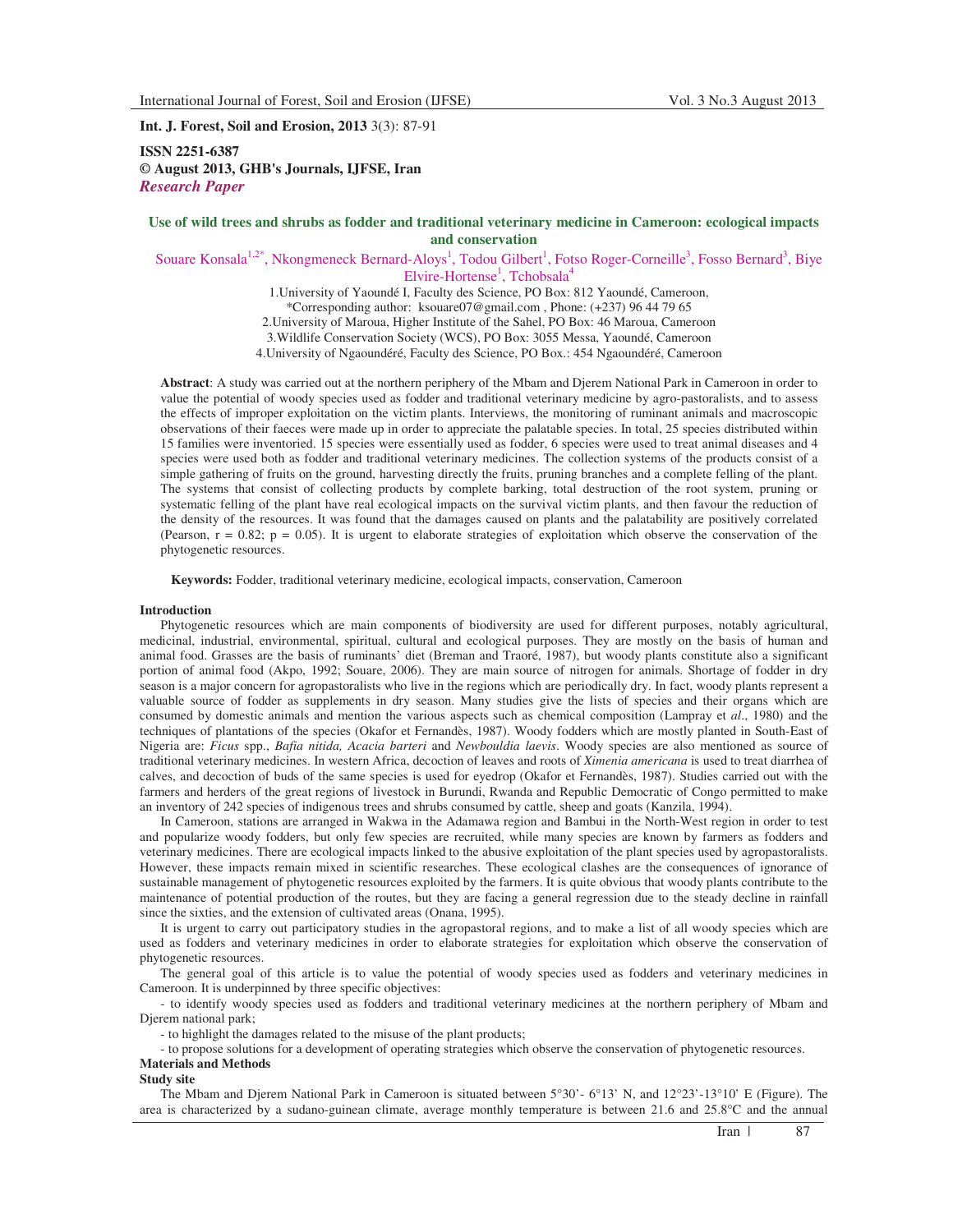rainfall between 1 530.2 and 1 843.6 mm. It is situated in a transitional zone made up of semi-deciduous forest, savannas and successional forest at the northern part of the Congo basin rainforest. As such, the zone is very rich in biodiversity. The vegetation is characterized by savannas with main species such as *Daniellia oliveri, Terminalia glaucescens, Lophira lanceolata, Albizia* spp.*, Bridelia ferruginea*, *Hymenocardia acida, Piliostigma thonningi* and *Annona senegalensis* (Letouzey, 1985)*.* The geological substratum is formed of a series of gneiss and undifferentiated granites. About 74 villages are situated around the Park, with more than 20 680 inhabitants. On the basis of the proximity of the park (5 to 20 km), the population size and the dominant activity, namely livestock, 15 villages were chosen among them. The populations are composed of five main ethnic groups, notably Gbaya, Tikar, Haoussa, Babouté and Foulbé. They practise a small subsistence farming based on the cultivation of maize and cassava.



**Figure 1:** Location of the study site.

### **Methods**

The stratified probability sampling method (Grange et Lebart, 1992) was adopted on a sample of 166 agropastoralists by using semi-structured interviews and interviews of target groups. The number of participants in interviews of target groups varies from 5 to 12 persons concerned by the study (Anonym, 1995). The interviews were focused on the woody species used to feed and treat domestic animals. The collected organs, the collection period and their use had been noted. This participatory approach was completed by the field method which was based on the observations of the eaten plants and the macroscopic examination of faeces (Atger, 1995; Onana et Devineau, 2002) in order to note the species appreciated by animals. The palatability was recorded from 1 to 5 (1 = occasionally consumed species;  $2 =$  weak consumed species;  $3 =$  moderately consumed species;  $4 =$  highly consumed species; 5 = highly sought after species).

Damages caused by animals and agropastoralists on fodder species were coded in three classes: class 1 for species which show little evidence of harvested organs; class 2 for species that the size of damages reaches 50 % ; class 3 for the species that the size of damages is greater than 50 % (Onana, 1995).

## **Data processing and analysis**

Species inventoried are accompanied by the notes of use, they are also named according to the international nomenclature and the corresponding families are indicated. Coefficient correlation «r» between the palatable species and the damages caused to the species was calculated by using R software version 2.14.1.

### **Results**

## **Fodder and taxonomic diversity**

At the northern periphery of Mbam and Djerem National Park, 19 species which belong to 11 Families were inventoried as fodders. Leguminosae which represented 36.84 % are the most important. The main species were: *Daniellia oliveri, Piliostigma thonningii*, *Piliostigma reticulatum* and *Afzelia africana*. The organs consumed by animals are fruits, flowers and leaves. *Daniellia oliveri* is the most palatable species, fruits, flowers and leaves are consumed (Table 1). Species that are mostly palatable are those on which the high damages were observed. Damages are positively correlated to the palatability (Pearson,  $r = 0.82$ ;  $p =$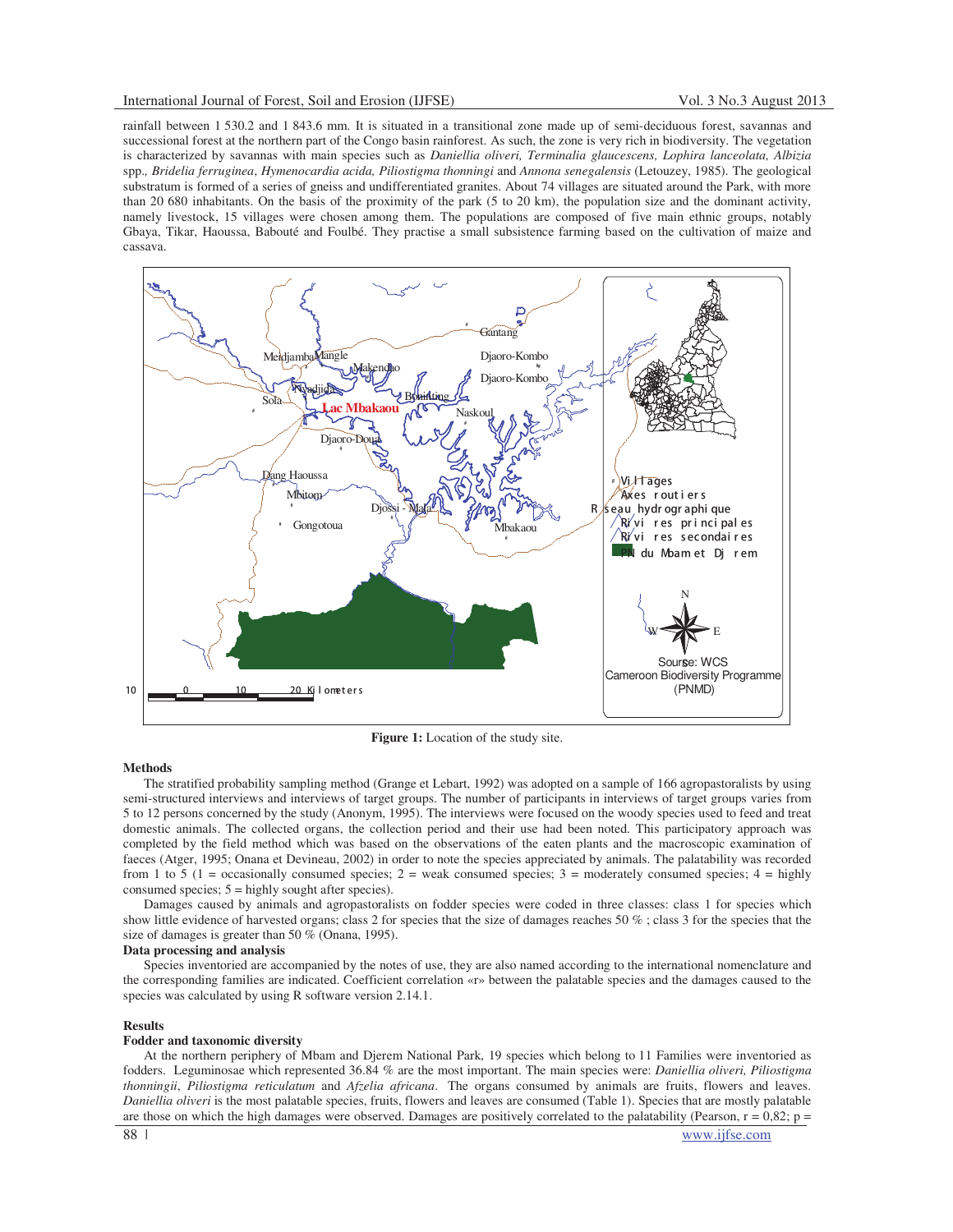0,05). Palatable organs are directly eaten by animals on the trees when they are not very high. However, the collection of organs can be done by pastors who give them directly to the animals or to make hay which destined to feed animals during times of food shortage. **Table 1.** List of woody species used as fodder.

| <b>Table 1.</b> List of woody species used as fodder.<br>Palatability<br>Palatability |                   |                |                 |  |  |
|---------------------------------------------------------------------------------------|-------------------|----------------|-----------------|--|--|
| Plant species                                                                         | of fruits/flowers | of leaves      | Damages<br>(DP) |  |  |
|                                                                                       | 4                 |                | 3               |  |  |
| Sarcocephaelus latifolus                                                              |                   |                |                 |  |  |
| syn. Nauclea latifolia (Rubiaceae)                                                    |                   |                |                 |  |  |
| Piliostigma thonningii                                                                | 5                 |                | 3               |  |  |
| (Leguminosae-Caesalpinaceae)                                                          |                   |                |                 |  |  |
| Piliostigma reticulatum                                                               | 5                 |                | 3               |  |  |
| (Leguminosae-Caesalpinaceae)                                                          |                   |                |                 |  |  |
| Ficus platyphylla (Moraceae)                                                          |                   |                |                 |  |  |
| Stereospermum kunthianum (Bignoniaceae)                                               |                   |                |                 |  |  |
| Strychnos spinosa (Loganiaceae)                                                       |                   |                |                 |  |  |
| Vitex simplicifolia (Verbenaceae)                                                     |                   | 4              |                 |  |  |
| Erythrina sigmoidea                                                                   |                   |                |                 |  |  |
| (Leguminosea-Caesalpiniaceae)                                                         |                   |                |                 |  |  |
| Terminalia avicennoides (Combretaceae)                                                |                   |                |                 |  |  |
| Daniellia oliveri                                                                     | 3                 | 5              | 3               |  |  |
| (Leguminosae-Caesalpiniaceae)                                                         |                   |                |                 |  |  |
| Cussonia barteri (Araliaceae)                                                         |                   | 3              |                 |  |  |
| Alchornea cordifolia (Euphorbiaceae)                                                  |                   | 2              |                 |  |  |
| Ficus polita (Moraceae)                                                               |                   | 3              |                 |  |  |
| Bridelia ferruginea (Euphorbiaceae)                                                   |                   |                |                 |  |  |
| Pterocarpus lucens                                                                    |                   | $\overline{2}$ |                 |  |  |
| (Leguminosae-Papilionaceae)                                                           |                   |                |                 |  |  |
| Pterocarpus erinaceus                                                                 |                   | 2              | 2               |  |  |
| (Leguminosae-Papilionaceae)                                                           |                   |                |                 |  |  |
| Syzygium guineense var. macrocarpum                                                   |                   | 2              |                 |  |  |
| (Myrtaceae)                                                                           |                   |                |                 |  |  |
| Afzelia africana                                                                      |                   | 3              | 3               |  |  |
| (Leguminosae-Caesalpinaceae)                                                          |                   |                |                 |  |  |
| Gardenia spp. (Rubiaceae)                                                             |                   | 3              |                 |  |  |

DP: Damages on plants

Rating of palatability:  $1 =$  occasionally consumed species;  $2 =$  weak consumed species;  $3 =$  moderately consumed species; 4 = highly consumed species; 5 = highly sought after species Damages on woody plants DP = 1: Very few traces of collection; 2 = traces of collection near 50 %; 3 = Traces of collection more than 50 %.

### **Veterinary medicines and taxonomic diversity**

At the northern periphery of Mbam and Djerem National Park, 10 species which belong to 9 Families are useful for the treatment of animal diseases (Table 2). The main diseases treated by the plants are digestive diseases (diarrhea) and skin diseases (dermatoses). The main collected organs are leaves, barks and roots according to the species and the diseases being treated. Roots and barks of *Annona senegalensis* are used to treat digestive diseases of ruminant animals. Barks of *Piliostigma thonningii* are good healing of skin wounds of animals. Leaves of *Cussonia barteri* are used to treat both digestive diseases and skin diseases. Roots of *Terminalia glaucescens* are used to treat both digestive and skin diseases. Among the 10 species used to treat animal diseases, 4 species are fodder species notably *Daniellia oliveri, Nauclea latifolia, Piliostigma thonningii* and *Cussonia barteri*. Although plant products used in veterinary medicine are not commercialized in the region, the quantity of collected products is sometimes important and causes damages to the target plants.

|  | <b>Table 2.</b> List of woody species used to treat animal diseases. |
|--|----------------------------------------------------------------------|
|--|----------------------------------------------------------------------|

|                                       | Diseases and used organs |                          |  |
|---------------------------------------|--------------------------|--------------------------|--|
| Plant species                         | Diarrhea                 | dermatoses               |  |
| Annona senegalensis (Annonaceae)      | roots, barks             |                          |  |
| Daniellia oliveri                     | <b>barks</b>             |                          |  |
| (Caesalpiniaceae)                     |                          |                          |  |
| Terminalia glaucescens (Combretaceae) | <b>barks</b>             | <b>barks</b>             |  |
| Sarcocephaelus latifolus              | roots                    | $\overline{\phantom{a}}$ |  |
| syn. Nauclea latifolia (Rubiaceae)    |                          |                          |  |
| Hymenocardia acida (Euphorbiaceae)    | leaves                   |                          |  |
| Vernonia guineense (Asteraceae)       | roots                    |                          |  |
| Cussonia barteri (Araliaceae)         | leaves                   | leaves                   |  |
| Ceiba pentandra (Bombacaceae)         | <b>barks</b>             | ۰                        |  |
| Piliostigma thonningii                |                          | <b>barks</b>             |  |
| (Caesalpinaceae)                      |                          |                          |  |
| Saba comorensis (Apocynaceae)         |                          | barks                    |  |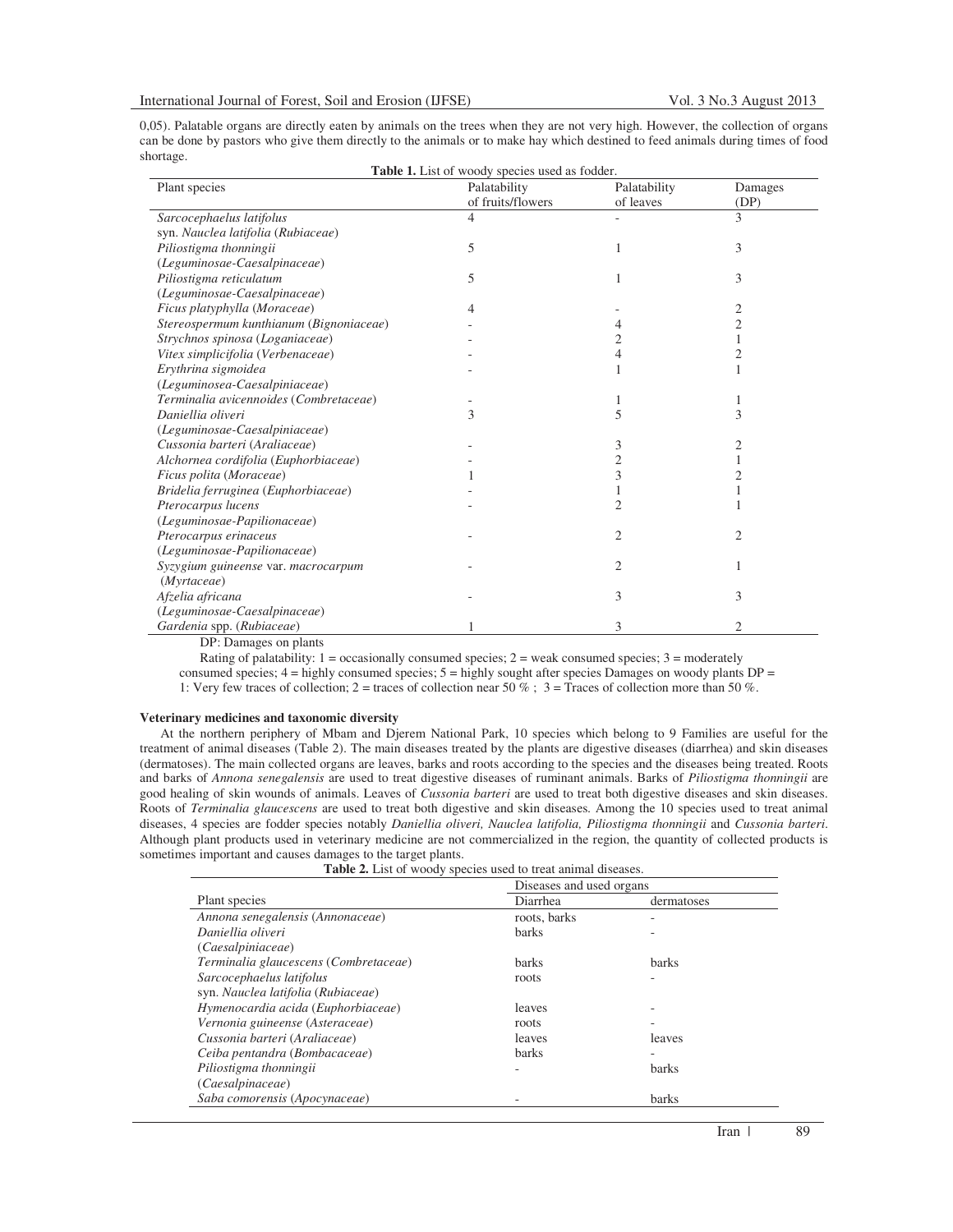### **Discussion**

# **Methods of collection and threats on target plants**

**Fruits**. In many tropical regions, a common practice to harvest fruits consists of felling completely the tree or to prune fruiting branches. Fruits of *Sarcocephaelus latifolus*, *Piliostigma thonningii* and *Piliostigma reticulatum* are collected directly on trees in large quantity to make meal for animals. For some species like *Ficus platyphylla*, fruits are collected on the ground after falling. On the other side, *Daniellia oliveri* is sometimes pruned or completely felled in order to collect the fruits. Even in the absence of partial or total destruction of the plant, fruit collection can lead to notable modifications of the structure and the dynamic of plant populations (Guedje, 2002). Several other species at the periphery of the park are destroyed for their edible fruits and are sold in local and national markets (Souare, 2006).

**Roots**. Roots play important roles in plant stability, absorption and transport of hydromineral elements, and also a role of storage of nutrients. Collection of the roots by agropastoralists can damage the functional system of the plant development. In fact, two methods of collection are noted at the catchment of Mbam and Djerem National Park. The first practice consists of making a hole around the tree in order to collect a large quantity of roots. That method disturbs the hydromineral nutrition of the plant and can be an open way to pathogens, and consequently weakens the plant. The second practice is done on shrubs which are completely snatched in order to collect the roots. The reduction of the population size of the plants is significant while practicing this method. In fact, there is an equilibrium little known in the mecanism between aerial parts and underground parts of the trees. All events affecting aerial parts (defoliation by pests, abrupt removal by storm or a pruning) will have important consequences on roots (Drénou, 1999). All root destruction leads to the decrease of supplying in water and minerals.

**Barks**. At the northern periphery of Mbam and Djerem National Park, debarking is done in two ways: anarchic debarking (girdling of the stem pourtour) or debarking after felling the stem. These methods of collection were observed on *Garcinia lucida* in southern Cameroon. Anarchic debarking can disturb and paralyze completely the circulation of the sap. The consequences of debarking techniques assessed on *Garcinia lucida* had shown alarming results (Guedje, 2002). Debarking for about 2/3 of stem circumference has a mortality rate ranging between 0 and 25 % according to diameters. When debarking is circular girdling around the stem, the rate of mortality is ranging between 50 and 100 % (Kengue and *al*., 1998). The scientific world has shown for decades the ecological effects of the abrupt interventions: loss of nutrient reserves of plants, open ways to diseases and pests.

**Leaves**. Collection leaves for medicine has no notable impact on the biology of the plant. A small quantity of leaves collected has no significant effect on the process of photosynthesis. However, the collection of leaves by breeders needs a total felling of the plant or the pruning of leafy branches. A systematic section of the stem provokes an appearance of a great number of tangled and poorly anchored branches. That can lead to the death of the tree. Whatever the stage of tree development, when it comes to pruning, it is necessary to operate soon when the branches are still young and with small dimensions (Diallo, 1995). Opening a wound results in necrosis and drying of cells. Movement of water is created inside the tissues towards the wound, and when the water resources of the soil are limited or the wound is large compared to the vegetative, the water loss can be fatal. Secondly, on the other hand the introduction of air into the xylem vessels causes embolism which limits the flow of sap (Piot, 1970). Finally, after the injury or pruning of branch, the tissues exposed to the external environment are systematically colonized by phytophagous organisms, wood-destroying organisms or lignicolous organisms. If many of them are harmless, some have a virulent pathogenicity and can lead to stress or kill the host (Chargueraud, 1896). Greater is the cut, more important are the adverse effects (Leroy, 1953).

#### **Resource conservation**

During the last century, numerous studies have provided a better understanding of the physiological requirements of woody plants. Operating methods of wild woody plants used for fodder and veterinary medicine have ecological impacts on the resources. The threats are real but mixed in research works. If the use of trees by breeders causes enormous ecological problems today, there are strategies to mitigate the collection of tree organs. In fact, conservation of ecosystem forests begins an efficient education and sensitization of the local populations in order to elaborate participatory approaches of the exploitation of wild plant resources. Programs of communication and training concerning the protection of environment are necessary for the conservation of natural resources in agropastoral areas in Cameroon. The programs should be sponsored by NGOs or the Ministries that are in charge of protection of forests and environment. Training workshops organized for breeders on threats can concern the methods of stems and roots debarking, and the pruning of branches. Technical rational exploitation will permit to avoid trees mortality after brutal pruning. Fruit collection should be limited in order to permit the regeneration of wild population.

#### **Conclusion**

Agropastoralists who live at the periphery of Mbam and Djerem National Park in Cameroon use 25 woody species to feed and treat their animals. Damages caused to plants by domestic animals and breeders are positively correlated to the palatability of the species (Pearson,  $r = 0.82$ ;  $p = 0.05$ ). Methods of the collection of products used vary according to level of appreciation and the height of the plant. The systems of massive collection of fruits and systematic felling of trees are main source of population decrease. Debarking of stems or roots and pruning of branches are source of stress and infections, but can lead also to the death of plants. All those systems lead directly or indirectly to the modification of the structure and dynamic of the populations, and then the phytogenetic erosion.

This article is one of the first works which expose the problems linked to the exploitation of woody species used for fodder and traditional veterinary medicines in Cameroon. It is necessary to carry out similar studies in several sites in Cameroon in order to make an inventory of all the woody species used by apropastoralists, and to elaborate strategies of exploitation which observe the conservation of phytogenetic resource.

### **Acknowledgments**

The authors thank Wilflife Conservation Society (WCS) who contributed materially for the realization of the field work. The equipments of Mbam and Djerem National Park project were used during the different missions.